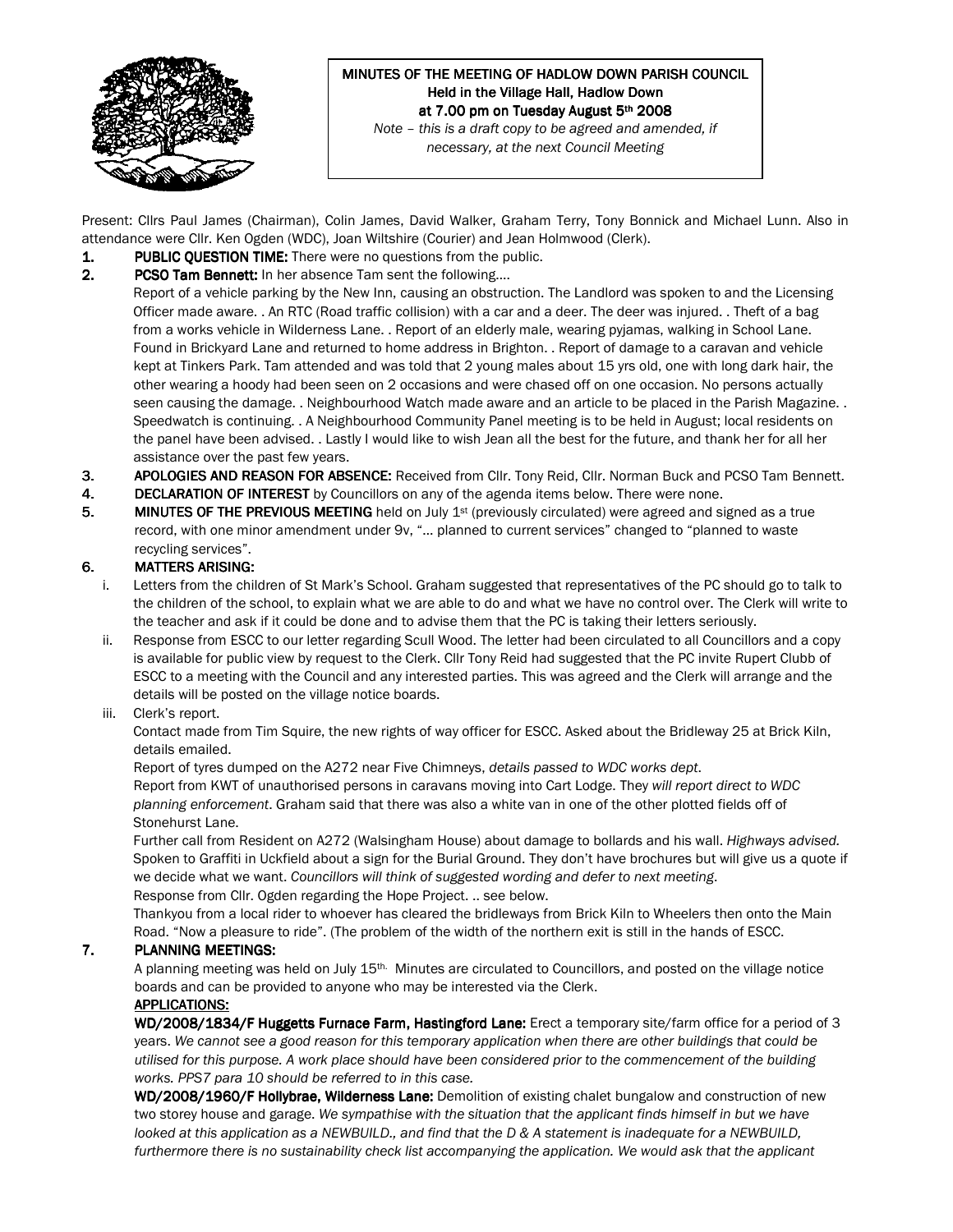should withdraw the plans and re-submit with a suitable application. Furthermore should WDC approve the application at this time we would seek assurances that all work done to date meets current building regulations for a NEWBUILD.

## GRANTED PLANNING PERMISSION:

WD/200801137F and WD/2008/1140/LB Garage at the New Inn, Main Road: Conversion of garage building to a detached dwelling with amenity space, car parking and new access.

The Clerk was asked to write to the landowner stating that we note approval of the conditions relating to the pub car park and asking if they are happy with them and will work alongside the developer. Also asking if they are aware that there are old fuel tanks under the car park and would they be kind enough to inform the PC how they intend to deal with them in the future. The PC has concerns about their current condition; given their age and any environmental damage that could be caused in the future should any damage occur to these tanks.

WD/2008/0792/FR The Oast House, Dog Kennel Lane: Construction of two velux windows to the rear roof of newly constructed garage (retrospective)

WD/2008/0668/F Land at Five Chimneys Lane: Restoration of 2 small ponds.

WD/2008/1156/FR Rowan Cottage, School Lane: Driveway/turning for two cars.

WD/2008/1477/LB Granary Cottage, Huggetts Furnace Farm, Hastingford Lane: Paint brickwork to extension and ground floor walls to west and south elevations.

## REFUSED PLANNING PERMISSION:

WD/2008/1301/FR Lynx House, School Lane: New Pole Barn to provide stables and outdoor menage area. The owners of Lynx House had made contact with Graham asking if they could have a meeting with the Council about the refusal. It was agreed to invite them to the next planning meeting, via the Clerk.

It was suggested to put another reminder to the public in the Parish Magazine, to speak to Councillors in advance of applying for planning.

8. REPORT FROM CLLR. TONY REID, EAST SUSSEX COUNTY COUNCIL: No report in Cllr. Reid's absence.

Cllr Ogden gave his apologies for non attendance but assured the Council that he does follow through the minutes and planning comments. With regards to the Hope Project he had received an email advising that they believed that the Church had refused to sell the original piece of land due to objections from local people and the school and proposed an alternative piece of land, which had proved to be too boggy and too many trees which would have made it too expensive to utilise. The Clerk was asked to write to the Church to see if they can shed any light on the matter.

## 9. REPORTS FROM COUNCILLORS (COUNCIL MATTERS AND OUTSIDE BODIES):

- i. Rights of Way, Highways and Footpaths Cllr. David Walker confirmed the previous comments about the bridleway being a pleasure to ride. He advised the Clerk that the trees were overhanging badly at Hope Far. The Clerk was asked to report them, (but received information before doing so that they were now not a problem). The Clerk was asked to keep chasing ESCC about a meeting in the village. Also the problem in Dog Kennel Lane. Council noted that the works to improve the A267 had been completed.
- ii. Neighbourhood Watch, Emergency Planning, New Village Hall Working Party and Playing Field Committee Cllr. Graham Terry advised that there was to be an article in the next PM with several items relating to NHW. Also that there had been an article in the last PM concerning the EP. The EP group are in the process of updating the lists. The NVHWP would be meeting soon to discuss the results of the questionnaire. The PFC were due to meet later in the week. There had been a successful 4 days cricket festival, and the PFC were pleased to see more use being made of the field.
- iii. Burial Ground, Youth Council (to be formed) Cllr. Tony Bonnick. Nothing to report.
- iv. Village Hall Management Committee Wealden Association of Local Councils and Safer Wealden Partnership Cllr. Colin James advised that the VH committee were moving on with the tasks to do. They are costing and ordering. There is to be a painting weekend on October 11/12<sup>th</sup> weekend, with the labour being organised by the Variety Club. Nothing to report from the SWP. The WDALC had Kelvin Williams as their guest, but he did not give out anything new. Paul commented that the Village Hall was looking good.
- v. Village Action Plan, Easylink, Sustainable Development and Environment Matters Cllr. Michael Lunn advised that the South East Regional Sustainability Framework document he had taken from the last meeting showed that they are looking at 1 sustainable levels of resource use. 2 green house gas emissions. 3 impacts of climate change. 4 ensuring most deprived people have quality of life. They are calling on parishes to do their bit to help. It is all being done in conjunction with SEERA and will be linked to Quality Council Status. All we have to do at the moment is to agree with it. Michael had a full copy of the Uckfield Rail Plan, which would be kept on file.
- vi. Tree Warden Jo Dummer (former Councillor)
- 10. BANK RECONCILIATION: for June was checked and agreed as it had not arrived for the July meeting. The July statement was not available, so would be deferred to the next meeting.

## 11. OTHER FINANCE MATTERS:

Details received of VAT refund of £348.92

12. ACCOUNTS FOR PAYMENT: The following were agreed by all, and cheques signed. i. Jean Holmwood. Salary £518.12 and expenses  $£8 =$  total £526.12.